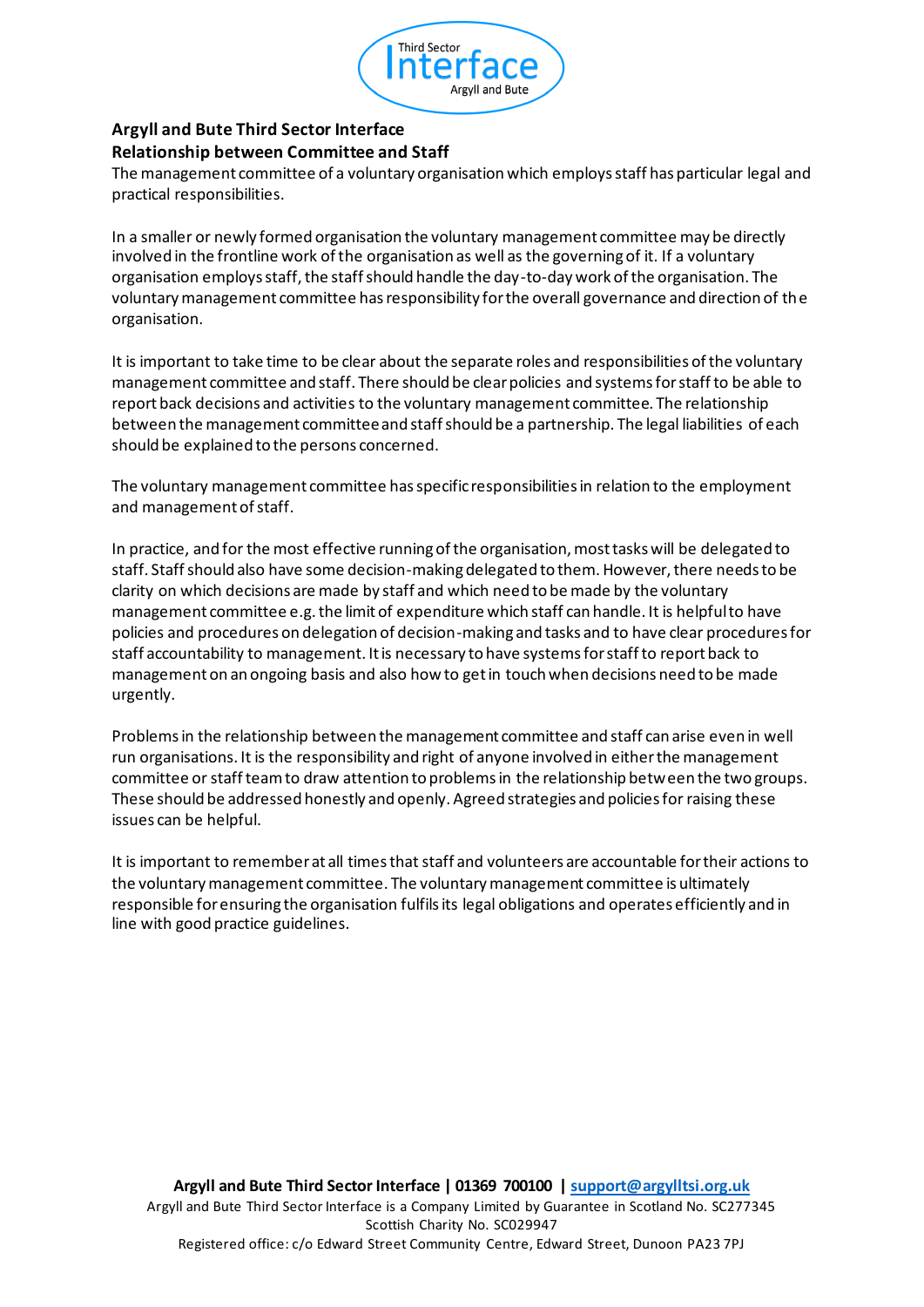

### **Argyll and Bute Third Sector Interface Relationship between Committee and Staff**

#### **Difficulty between the Board and senior staff member**

#### Setting Boundaries

An important first step to take in sorting out difficulties between the Management Committee – staff relationship is to set out clearly the roles of each party. It is important to do this in writing.

The following table is a starting point:

The Management Committee Role The Senior Staff Member Role

Acts as a group Is an individual

Concentrates on the long term Concentrates primarily on the short-term but is also interested in the long term development of the organisation

Is mainly concerned with policy and plans Is mainly concerned with implementing those plans

Has ultimate responsibility Has limited responsibility

Is typically not an expert in the field Is typically a professional and expert in the field

Volunteersits time Is paid a salary

Only has an overview of the organisation Has intimate knowledge of the organisation

Has overall authority to act Has delegated authority to act

Understands and complies with Employment

Law in their dealings with staff Is protected by Employment Law

Good Communication

It is important to ensure good communication between the committee and the most senior staff member. Setting time aside for regular support and supervision between the Chair and the most senior staff member can help avoid issues building up.

#### Code of Behaviour

It can be helpful to develop a Code of Behaviour to govern the relationship and this can help to put things on a clearer footing. This will cover issues such as respect on both sides, communication methods and style as well as frequency of contact.